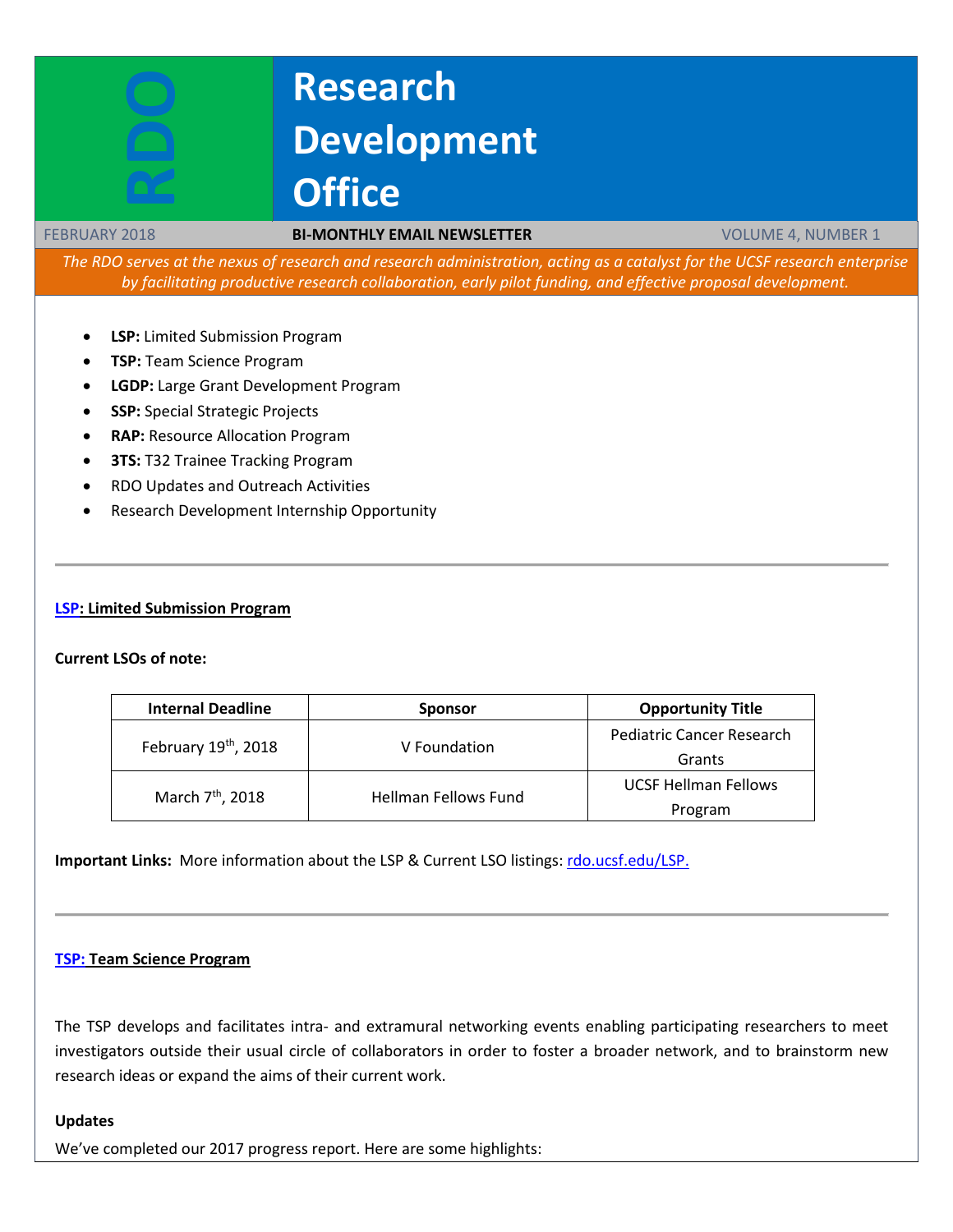- In 2017, the TSP supported 7 networking events attended by 215 UCSF community members.
- Overall, 882 UCSF community members interacted with TSP last year, that's 245 more faculty interactions than the previous year.
- We made a variety of program improvements, including providing live streaming and video recordings of our events. In the last 7 months, we've posted three videos that together have been viewed 213 times.
- Our events continue to get high ratings from attendees, with 91% of respondents saying the event they attended was a "valuable experience" and the same percent reporting they would recommend a similar event to colleagues.
- We also use feedback to improve our events. Some respondents said that additional structure to networking could be helpful. In response, we have implemented a "roundtable discussion" to some formats. This format has been well received, with survey respondents saying that the discussions "gave everyone a voice". We have more work to do to develop additional structured networking activities; this is a priority for 2018.

## **Upcoming Events**

**Marcus Mixer2:** We are hosting the second annual networking meeting for the Marcus Program in Precision Medicine Innovation (MPPMI). Join us on February  $21^{st}$ , from 3:30-5:30pm, to network with colleagues pursuing precision medicine innovations. Please [register here](https://www.eventbrite.com/e/marcus-mixer2-a-networking-event-for-the-marcus-program-mppmi-tickets-39845792839?aff=RDOWebsite) if you're interested in participating.

**Autoimmunity Research Networking Event:** Join UCSF researchers for an afternoon team science event focused on autoimmune disease research. We are organizing this event in partnership with Dr. Lindsey Criswell, Director of the Precision Medicine in Rheumatology (PREMIER). The goal of the event is to introduce faculty who focus on different aspects of autoimmunity and autoimmune disease research to each other and spark new collaborations between silos. Visit our [Eventbrite page](https://www.eventbrite.com/e/autoimmunity-research-networking-event-tickets-40953374646?aff=website) for further details and to register.

**In the Mix:** In partnership with San Francisco State University (SFSU) Office of Research and Sponsored Projects, we've created a quarterly event series to foster cross-institutional collaboration between UCSF and SFSU. Each event will have a different theme. The theme the next event is 'Broader Impacts'. This event will be held in May 2018 at the UCSF Parnassus campus. Further details will be available on our [website](http://rdo.ucsf.edu/team-science-program#Event%20Schedule) soon.

If you are building a team or interested in developing a networking event, please contac[t Page Sorensen.](mailto:page.sorensen@ucsf.edu)

# **[LGDP:](http://rdo.ucsf.edu/large-grant-development-program-lgdp) Large Grant Development Program**

#### **Large Grant Support**

If your team will soon be developing a large, multi-investigator proposal, our Large Grant Development Program (LGDP) is here to help! Here are just some of the services that the LGDP can provide:

- Strategy and grantsmanship input
- Project management of the proposal preparation process
- Technical writing and editing

Please note that Kristin Dolan, program manager of LGDP, is out on leave until May, 2018.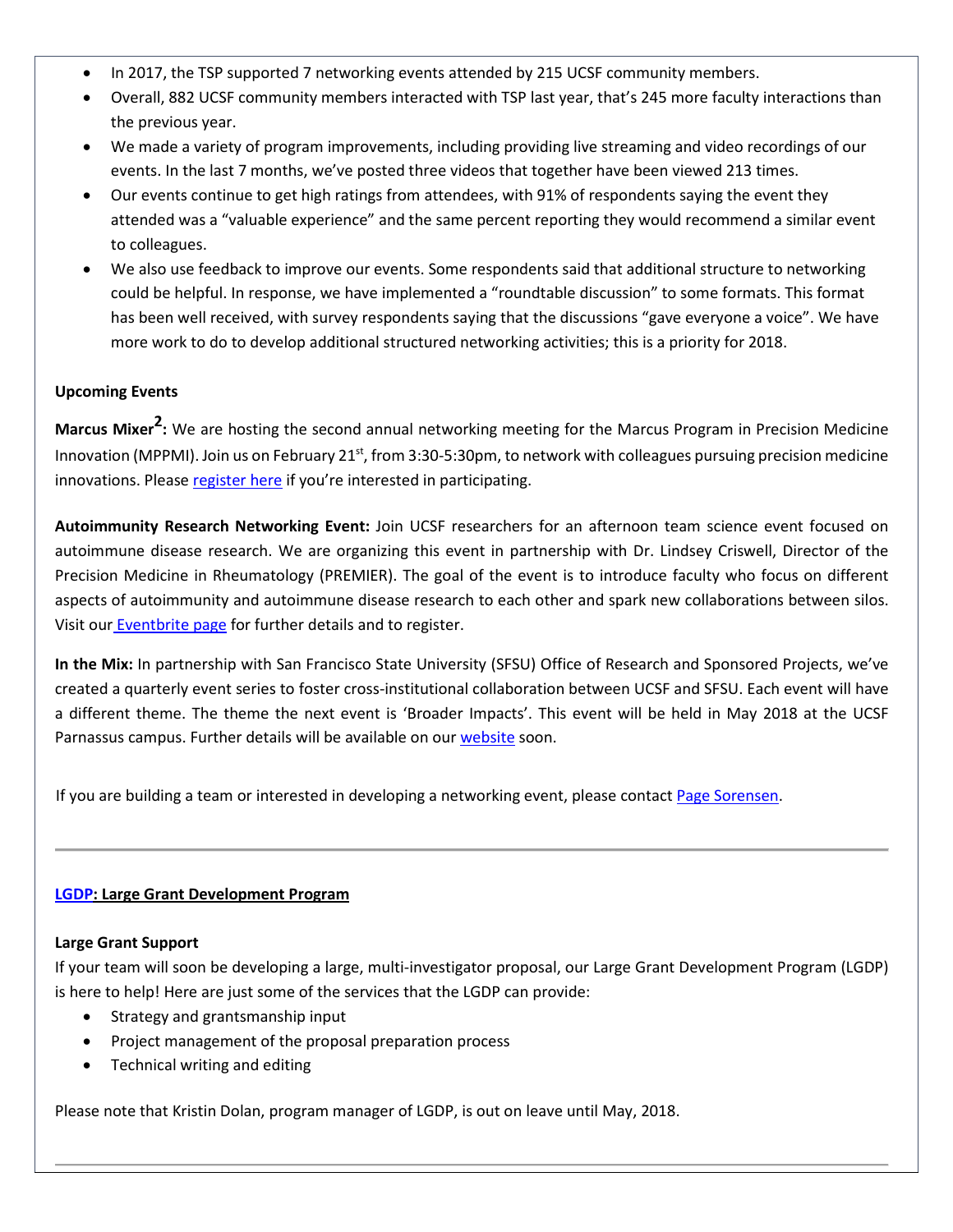#### **[SSP:](http://rdo.ucsf.edu/special-strategic-projects-ssp) Special Strategic Projects**

The RDO hosted a team fro[m Digital Science,](https://www.digital-science.com/about-us/) a technology company that provides a suite of research analytic tools, for an informational seminar followed by hands-on deeper-dive workshops on three of their tools – Elements, Dimensions, and Figshare. We will continue to seek ways to support data-driven decision-making at UCSF.

#### *Marcus Program in Precision Medicine Innovation*

We are excited to announce that George and Judy Marcus will fund another year of the Marcus Program in Precision Medicine Innovation. We are currently developing the RFA, likely to be similar to last year's. We are targeting a submission deadline of May 31, 2018. Stay tuned for details on the RDO website!

#### **[RAP:](https://rap.ucsf.edu/) Resource Allocation Program**

**The RAP Spring 2018 funding cycle is fast approaching!** We invite you to submit your application via the RAP Portal before the electronic submission deadline: **Monday, February 26, 2017 at 2 pm** PST.

The [RAP website](http://rap.ucsf.edu/home) summarizes the details for new funding opportunities as well as any changes in current grant mechanisms offered for the Spring 2018 cycle. [Eligibility requirements](http://rap.ucsf.edu/determine-eligibility-compare-grants) need to be met as of the application submission deadline date– no waivers will be accepted. All applicants should carefully review grant eligibility and [Submission Rules](http://rap.ucsf.edu/submission-rules) prior to submitting their applications.

#### **RAP Review Process summarized**

The RAP review process utilizes 11 highly specialized standing review committees and draws from a large pool of UCSF faculty reviewers. We aim to match reviewer expertise with each proposal to provide a fair, rigorous, and transparent peer-reviewed process that will encourage and stimulate research.

The review committees are organized by subject area. Proposals are reviewed by two faculty with expertise in a closely related field and discussed by the entire review panel. Proposals are scored according to the criteria listed in the descriptions for each mechanism following the NIH 1-9 scoring system.

Each application is discussed at a subsequent committee meeting with review committee members scoring live to determine a proposal's final score. Applications that receive initial scores of 4 and/or 5 (not the average) or lower (6 – 9) are triaged - not discussed - if all committee members are in agreement. The final competition results are available at the end of the cycle (end of May, 2018).

Funding agencies notify their own awardees and begin taking care of the post award process. RAP sends out the denials and the reviews and scores to all applicants, funded and not funded. Triaged proposals will only have the reviews with no scores. The reviews and scores are available to applicants via their dashboard on the RAP Portal.

#### **What's New?**

RAP welcomes a number of new funding opportunities (Check out 'What's New' on the [RAP website homepage\)](http://rap.ucsf.edu/home) from newly joined funding agency sponsors. Recent funding success rates and awardee's success stories may be found under the ['Resources'](http://rap.ucsf.edu/resources) tab on the RAP website.

RAP continues to invest in improving programmatic systems. The program is actively seeking to measure success thought the feedback received via online surveys addressed to our multi-faceted audience.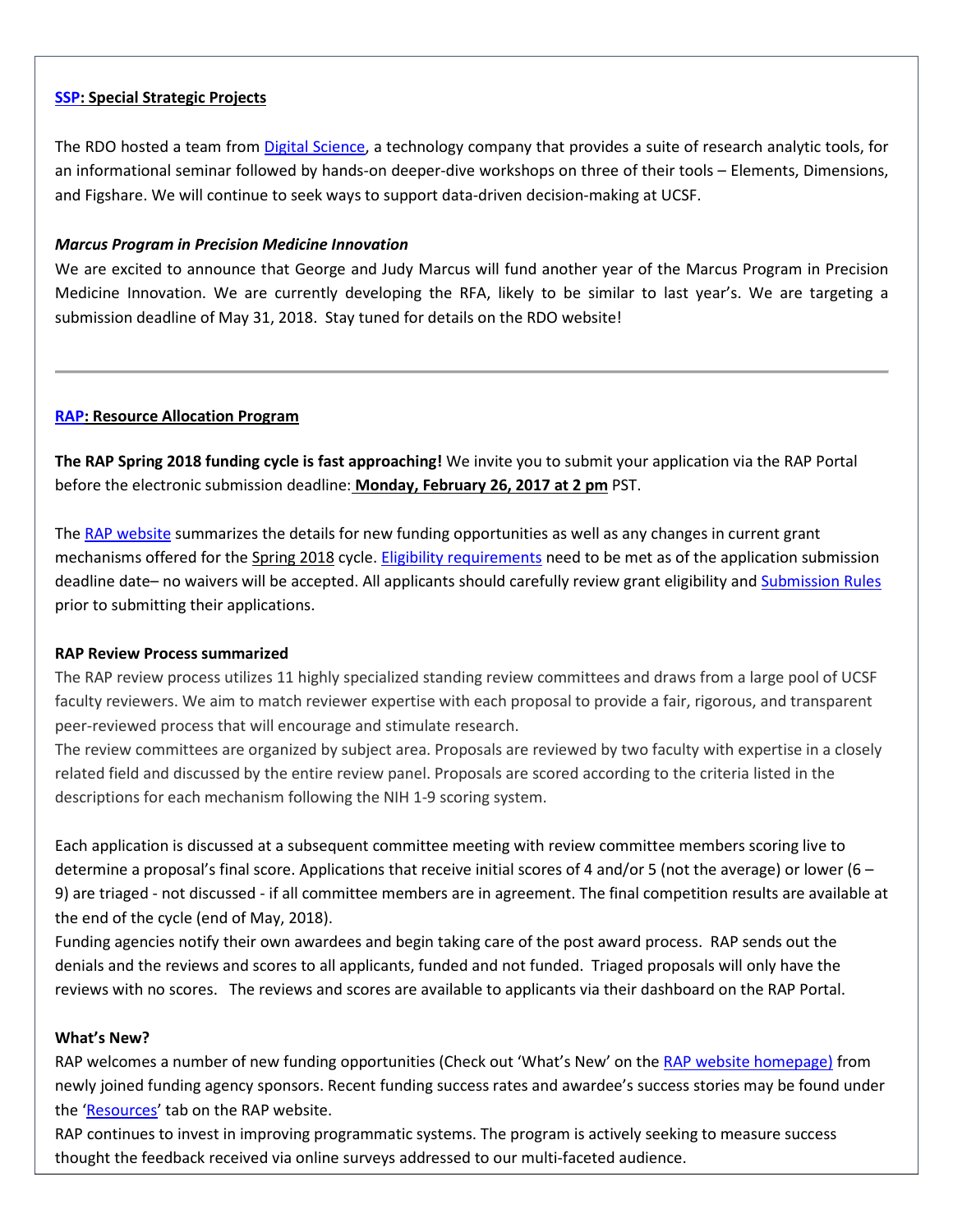# **[3TS:](https://accelerate.ucsf.edu/training/t32-resources#tracking) T32 Trainee Tracking Program**

The T32 Trainee Tracking System provided support for three programs that submitted T32 grant renewals for the January cycle. All are welcome to the upcoming T32 Program Administrators breakfast meeting in March. The meeting is a platform where staff participating in the development of a T32 grant submission can come to discuss and share tools and strategies that help facilitate their submission process. Be sure to look out for further details on the meeting and NIH updates on the T32 Administrators Group Chatter page. Not a member? Just click "request membership" and you'll be added. We are here to support and guide you on your T32 grants submissions process.

| <b>Type of Grant</b> | <b>Program Description</b>                                                                                                                                                               | <b>Upcoming Renewal Dates</b> |
|----------------------|------------------------------------------------------------------------------------------------------------------------------------------------------------------------------------------|-------------------------------|
|                      | <b>Institutional National Research Service Awards</b>                                                                                                                                    | May 25                        |
| <b>T</b> Series      | <b>Other Training Grants</b>                                                                                                                                                             |                               |
|                      | To enable institutions to make National Research<br>Service Awards to individuals selected by them for<br>predoctoral and postdoctoral research training in<br>specified shortage areas. |                               |

# **RDO Updates and Outreach Activities**

#### *New edition to our RDO family!*

We are so excited to announce the latest addition to the RDO family – Evelyn Mary Dolan, born January 12<sup>th</sup> to proud parents, Kristin and Greg Dolan. We wish them all the best!

#### *RDO Grant Templates and Guides*

Did you know that all UCSF staff and faculty have access to a [library of grant template text?](http://guides.ucsf.edu/rdo) If not, we encourage you to check it out!

Do you have suggestions of other templates to add, or see something that needs to be updated? Please let us know by emailing [rdoinfo@ucsf.edu.](mailto:rdoinfo@ucsf.edu)

#### *Would you like to inform your faculty of the menu of services and resources available through the RDO?*

We are looking for opportunities to speak to groups of faculty to inform them of the programs and resources available through the RDO. Please contact us at [rdoinfo@ucsf.edu](mailto:rdoinfo@ucsf.edu) if you think you could open a time slot for us to speak at your next faculty meeting.

#### *RDO Events Calendar*

We've just started listing our various events on the UCSF Calendar[. Check it out!](https://calendar.ucsf.edu/group/research_development_office)

#### *National Organization of Research Development Professionals [\(NORDP\)](http://www.nordp.org/)*